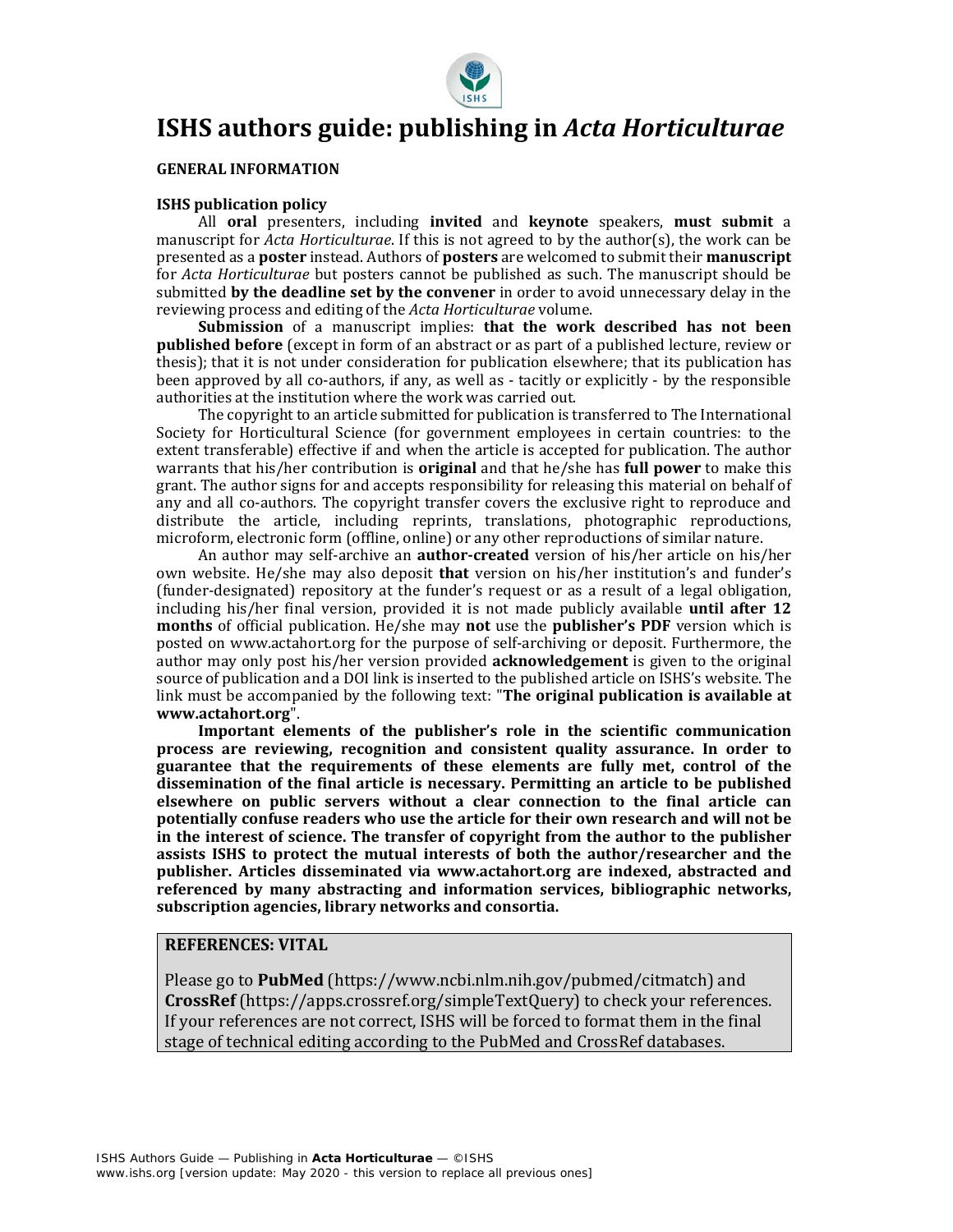## **Length of the paper**

All symposium verbal and poster presentations are eligible for publication in the proceedings if a suitable manuscript is prepared according to the **"ISHS Authors Guide"** and submitted on time. The manuscript will be reviewed by an Editorial Board prior to publication.

Manuscripts should be as concise as possible in order to reduce to a minimum the number of pages of *Acta Horticulturae*. As a general rule the maximum recommended length of an invited paper is 16 pages and of a submitted oral or poster paper is 8 pages, including figures and tables. An average page of text will contain about 500 words. Manuscript reviewers will cut unnecessary information and will advise on the number of pages each manuscript should have taking into account its content and characteristics.

#### **Language**

English is the official language of *Acta Horticulturae*. However, if the original contribution is presented at a bilingual symposium, a manuscript in Spanish or French is also acceptable, provided it includes a **one page** extended abstract in English. An abstract in French or Spanish can be added to manuscripts in English.

# **Spelling**

ISHS has no preference whether English or American spelling is used although uniformity within each paper is required. Latin words or phrases are in *italics*, with the exception of very common expressions such as "i.e.," "e.g.," "et al.," "in vitro," "ex vitro" and "etc." The expression "etc." for "and so forth" should be used only with series, such as 1, 2, 3, etc.

## **Units**

Use the metric system exclusively. Use abbreviation L for liter, mg  $L<sup>-1</sup>$  for milligram(me) per liter, mL for milliliter, µL for microliter and t for tonne (metric ton). SI units can be used where appropriate.

# **Font and type size**

Use **Cambria** font. Titles are in 18 point, references in the Literature cited section in 9 point, and the rest of the manuscript, including tables should be 11 point. When italic typeface is required use italic type, do not underline.

#### **Plant names**

Scientific names are to be included for all plant species and are to be in italic font except for the abbreviations "var.", "subsp.", "f.", etc. which indicate rank at infraspecific level (e.g., *Cedrus libani* subsp. *atlantica*, *Phytophthora parasitica* var. *nicotianae*).

Author citation should only be used when helpful for historical or taxonomic reasons, and then it should only be used when the name is first mentioned in the body of the text (do not use author citation in the abstract or title). Author names are to be abbreviated in accordance with the international standard provided by Brummitt, R.K. & Powell, C.E., "Authors of Plant Names", Royal Botanic Gardens, Kew 1992. An on-line updated version of this work may be consulted via https://www.ipni.org/index.html.

Common names may be used for well-known plants once the scientific name has been provided (e.g., apple, pear, potato, rose, tomato).

Cultivated varieties which are the product of selection and/or breeding are to be referred to as "cultivars" and not "varieties". Cultivar names are to be written in accordance with the *International Code of Nomenclature for Cultivated Plants*. The current (2016) edition is obtainable from ISHS via https://www.ishs.org/scripta-horticulturae/international-codenomenclature-cultivated-plants-ninth-edition. In particular, the part of a name, which denotes the cultivar, is to be placed within single quotation marks. The abbreviation "cv." is not to be used within a name (e.g., *Malus domestica* 'Golden Delicious', not *Malus domestica* cv. Golden Delicious).

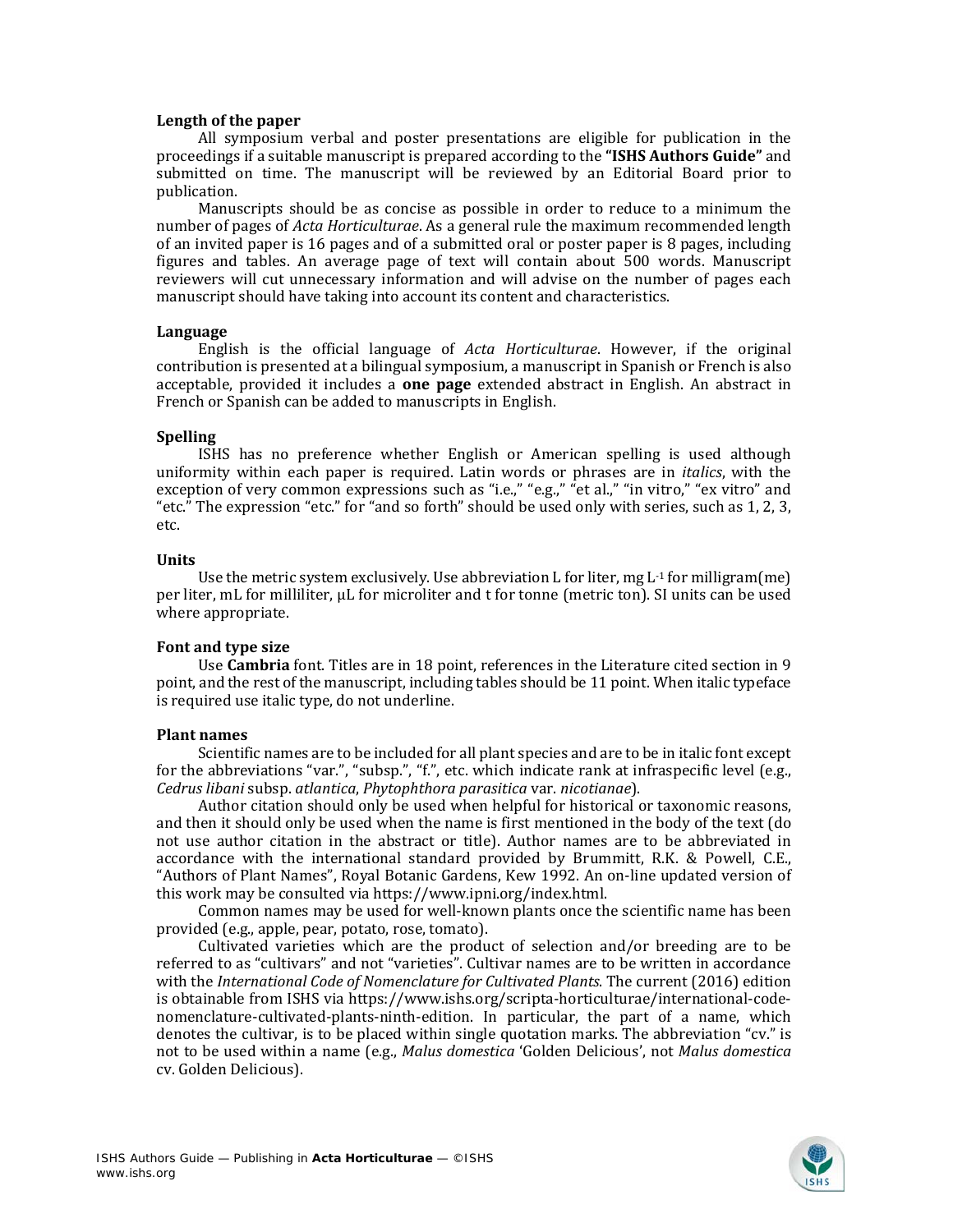If indicating hybrid status, the multiplication symbol should be used before the name of the genus or the species epithet as appropriate (e.g., ×*Cupressocyparis leylandii*, *Mentha* ×*piperita*), or within the formula denoting the hybrid (e.g., *Mentha aquatica* × *M. spicata*). If the multiplication symbol is not available in your font set, use the letter "x" in lower case, but leave a space between it and the word to which it should be applied (e.g., x *Cupressocyparis leylandii*, *Mentha* x *piperita*). Neither the multiplication symbol nor the letter "x" are to be in italics.

Use the multiplication symbol " $\times$ " to indicate a cross such as "red  $\times$  yellow" and for the term "by" in measurements (2×4 cm). Use italic *n* and *x* when indicating sporophytic or basic chromosome number (e.g., 2*n*=4*x*=48).

## **Headings ranks and format**

Papers contain one to four headings, all aligned at the left hand margin, as follows:

## **RANK ONE**

Use **boldface** and all capital letters. Use a space before this rank but subsequent paragraph(s) continue without a space. Subsequent paragraphs within this section are indented without spaces between paragraphs. Headings such as **INTRODUCTION, MATERIALS AND METHODS, RESULTS, DISCUSSION, ACKNOWLEDGEMENTS** are **RANK ONE** headings. Do not use a period after this heading.

#### **Rank two**

This heading subdivides **RANK ONE** headings, thus there must be at least two or more **Rank two** subheads. Titles are **boldface** and "sentence case". **Rank two** headings are separated by a space above the heading as in **RANK ONE** headings. No period after **Rank two** headings. The paragraph starts on the first line after the **Rank two** heading and is indented.

## **1. Rank three.**

This heading may be used to divide **Rank two** headings. Initiate this heading with Arabic numerals (1, 2, 3, etc.) with numbers and title in **boldface** and in "sentence case". The subheading ends with a period in **boldface**. **Rank three** headings are separated by a space above the heading as in **RANK ONE** headings. The paragraph starts on the first line after the **Rank three** heading and is indented.

#### *Rank four*.

This heading subdividing **Rank three** headings will be used rarely. Align left and end with a period. The font is *italic*, non-boldface, "sentence case". *Rank four* headings are separated by a space above the heading as in **RANK ONE** headings. The paragraph starts on the first line after the *Rank four* heading and is indented.

#### **Paper**

Enter following margin settings in the "page set-up" of MS Word: **top: 2.7 cm (1.06"); bottom: 3.5 cm (1.38"); left: 2.8 cm (1.10"); right: 2.9 cm (1.14"); paper size: A4**.

#### **Spacing and indentations**

The final text should have line spacing exactly 12 pt. Titles of subheadings should not be underlined. Text should be "**justified**".

First lines of all paragraphs should have a 1-cm indentation. Do not include blank lines between paragraphs within a section.

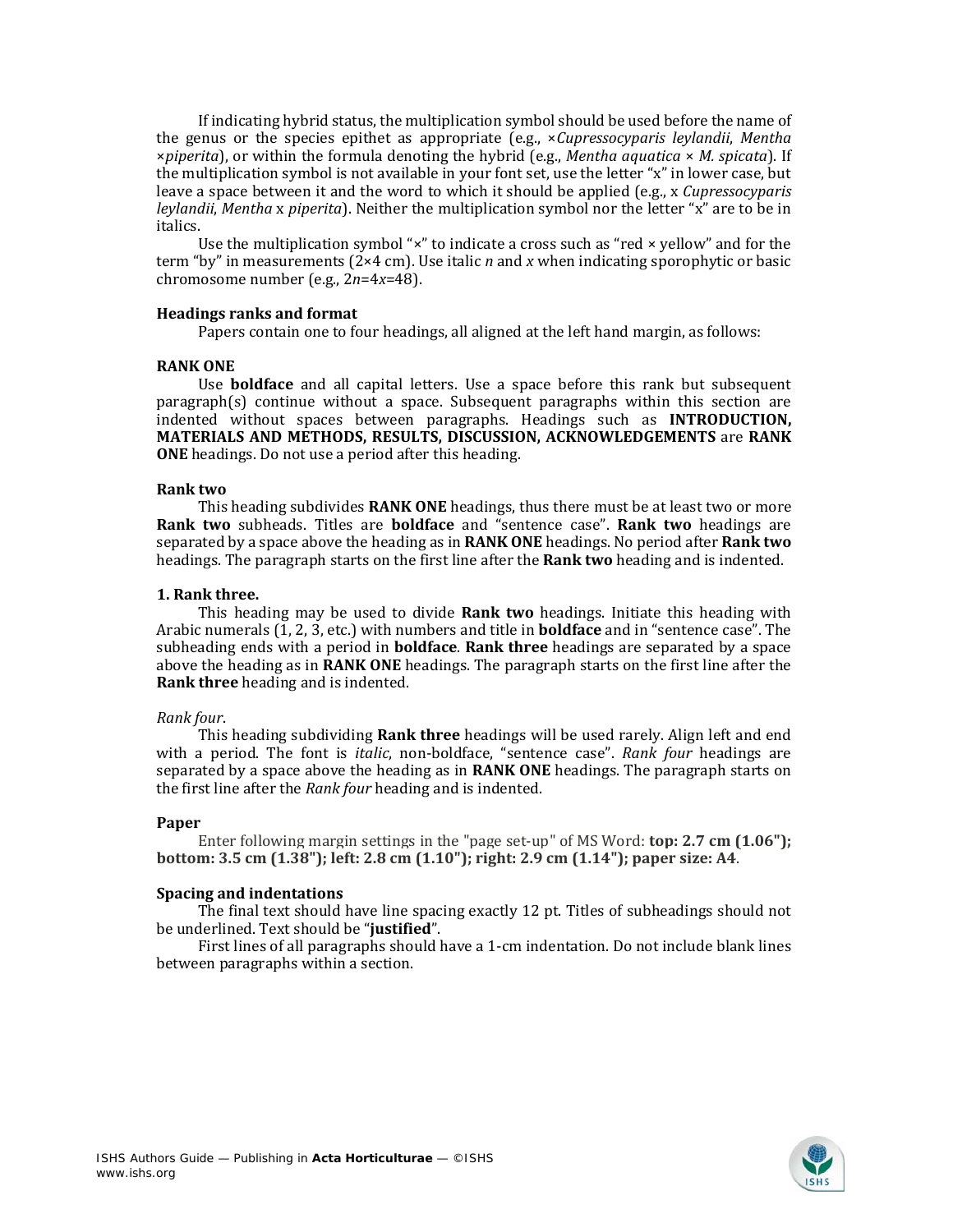#### **ORGANIZATION OF A RESEARCH PAPER**

#### **Title**

Use "sentence case" except for proper names, genus names, etc. Do not include authorities for binomials in titles. Keep titles as concise as possible. Binomials will be in *italics*. [Note: title font & style - Vista Sans OT Medium, 18 point, blue color, will be applied by ISHS Secretariat staff during technical editing prior to publication].

## **Bylines**

The byline under the title includes the name of author(s) (without titles) and affiliations. The given name of authors should be listed by initials. Initials are followed by a period. If two initials are listed, do not include a space between them but provide a space before the family name. The family name is always presented after the given name, even for those countries that use a different sequence (Spanish names are alphabetized by the paternal family name). Accents should be kept in names so as not to violate their spelling rules. If there are two authors, separate the author name by "and" e.g. A.B. Smith and C.D. Jones; three authors would be A.B. Smith, C.D Jones and E.F. Brown.

The affiliation or address of author(s) is included below the name(s) in font size 9 pt. The address of the author may be in the language of the country, but spell out the country name in English. E-mail addresses can be added as footnotes using superscript letters a, b, c, etc. Write the affiliation of authors as follows, e.g.

## A.B. Smith<sup>1</sup>, C.D Jones<sup>1,2</sup> and E.F. Brown<sup>3</sup>

1Institute xxx, City, Country; 2Center xxx, University xxx, City, Country; 3Department xxx, Faculty xxx, University xxx, City, Country.

## **Abstract**

Use a **Rank two** heading for **Abstract**. An abstract in English, limited to 200-300 words in a single paragraph, **all boldface**, is **required in all cases**. Indent the first line of the abstract (1 cm). The abstract should contain a concise but comprehensive statement of the problem and results. [Note: blue shading style will be applied by ISHS Secretariat staff during technical editing prior to publication].

*The title and abstract will be freely available on the ISHS website and should be considered* an advertisement for the paper as it may be all that most viewers will read. Thus, it should be *carefully and accurately written.*

# **Keywords**

This is a **Rank two** heading followed by colon in **boldface** (**Keywords:** apple, pear). List five to seven keywords **not used** in the title. Remember that electronic search engines focus on Title and Keywords. The second line of keywords is a hanging indent (2 cm).

# **Introduction**

This should include a statement of the problem, a brief survey of previous work, and the scope and purpose of the investigation. References to previous work should be included.

# **Materials and methods (experimental procedures)**

This section should be included in papers describing experiments but may not be required in review papers. Describe concisely the plant materials, the growing technique, methods used, and lay-out of experiments. Include the name of all chemicals and compounds. An indication of the statistical methods used to analyze data should be included.

#### **Results and discussion**

This is the heart of the paper. The section(s) may either be presented as a single section or divided into separate **Results** and **Discussion** sections. If separate, describe experimental results in the **Results** section and reserve interpretations, speculations, and conclusions for the **Discussion** section.

**Conclusion**

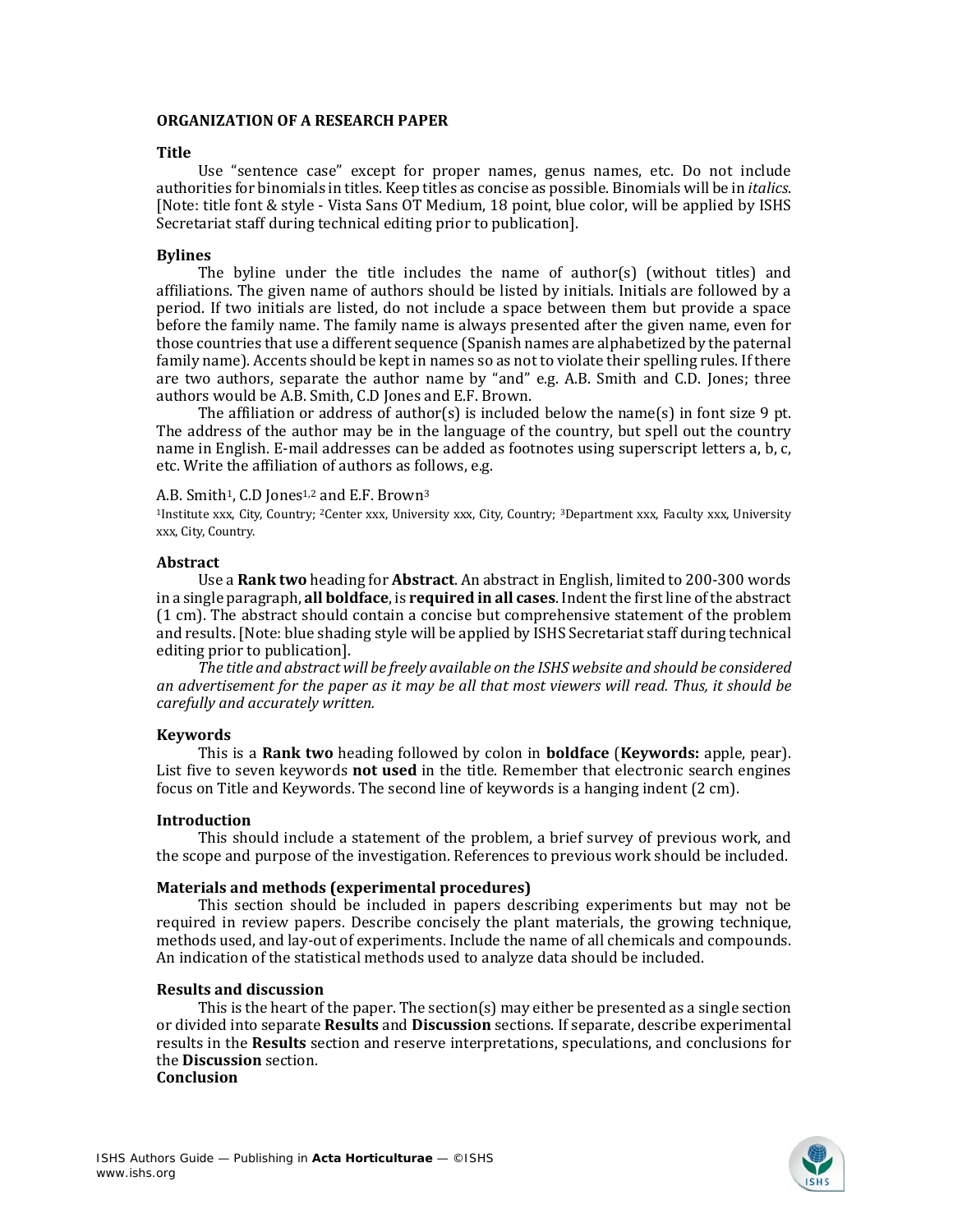At the end of the paper attempt to answer questions formulated in the introduction and conclude with a summary of results and an assessment of future research or prospects.

#### **Acknowledgements**

This is reserved for journal paper numbers, source of funding, and name of the project, if required. Acknowledgement of help from colleagues or professional associates is appropriate but avoid acknowledgement of routine secretarial help or family members.

# **Citations and literature cited**

Please go to **PubMed** (https://www.ncbi.nlm.nih.gov/pubmed/citmatch) and **CrossRef** (https://apps.crossref.org/simpleTextQuery) to check your references. If your references are not correct, ISHS will be forced to format them in the final stage of technical editing according to the PubMed and CrossRef databases.

Each reference in the 'Literature cited' section is to be cited in the text of the article. Similarly each reference in the article is to be included in the 'Literature cited' section.

Any reference not mentioned in the text just like any citation in the text not mentioned in the 'Literature cited' will be removed.

#### **1. Format.**

Citations to references in the text are listed chronologically surrounded by parentheses with the following format: (Peters, 2017; Jones and Smith, 2018; Brown et al., 2019a, b). Note: "et al." is used for three or more authors; letters a, b, etc. are used if there are two authors with the same name that have published in the same year.

Citations to personal communications include the initials and surname of the person and are only to be included within the text, **not** in the Literature cited section. The date is optional. Thus: (A.B. Peters, pers. commun.) or (A.B. Peters, pers. commun., 2019).

Title **Literature cited** should be **boldface** and "sentence case". Literature cited should only include references used in the paper. List the authors in alphabetical order, letter by letter, and in chronological order for publications of the same author(s). Do not use an issue number if the journal uses consecutive numbers for each volume. In all cases the initials follow the family name. Initials are followed by a period. If two initials are listed, do not include a space between them. Use "and" after the penultimate author. If there are more than 10 authors in a publication, only list the first 10 and include et al. thereafter. Publication year should be surrounded by parentheses, followed by a period.

References should be formatted according to *Cell* **journal style**. This style is available on all bibliographic management and formatting software like EndNote<sup>tm</sup>, ProCite<sup>tm</sup>, Papers<sup>tm</sup>, Zoterotm, Mendeleytm and others. Use commas and write volume and page numbers as shown in the format that follows:

#### *Journal paper:*

Bergstrand, K.-J., Asp, H., Larsson Jönsson, E.H., and Schüssler, H.K. (2015). Plant developmental consequences of lighting from above or below in the production of poinsettia. Europ. J. Hort. Sci. *80* (*2*), 51–55.

Goodrich, J.K., Waters, J.L., Poole, A.C., Sutter, J.L., Koren, O., Blekhman, R., Beaumont, M., Van Treuren, W., Knight, R., Bell, J.T., et al. (2014). Human genetics shape the gut microbiome. Cell *159*, 789–799.

Guo, Y., Gao, Y., Shi, Y., Ruan, L., and Zhang, Q. (2015). New members of the *Iridaceae* family: interspecific hybridization between *Iris dichotoma* and *I. domestica*. Acta Hortic. *1087*, 325–331.

Jossen, R., Kodde, V.J., Willems, L.A., Ligterink, W., Van der Plas, L.H., and Hilhorst, H.W. (2010). Germinator: a software package for high-throughput scoring and curve fitting of *Arabidopsis* seed germination. Plant J. *62* (*1*), 148–159.

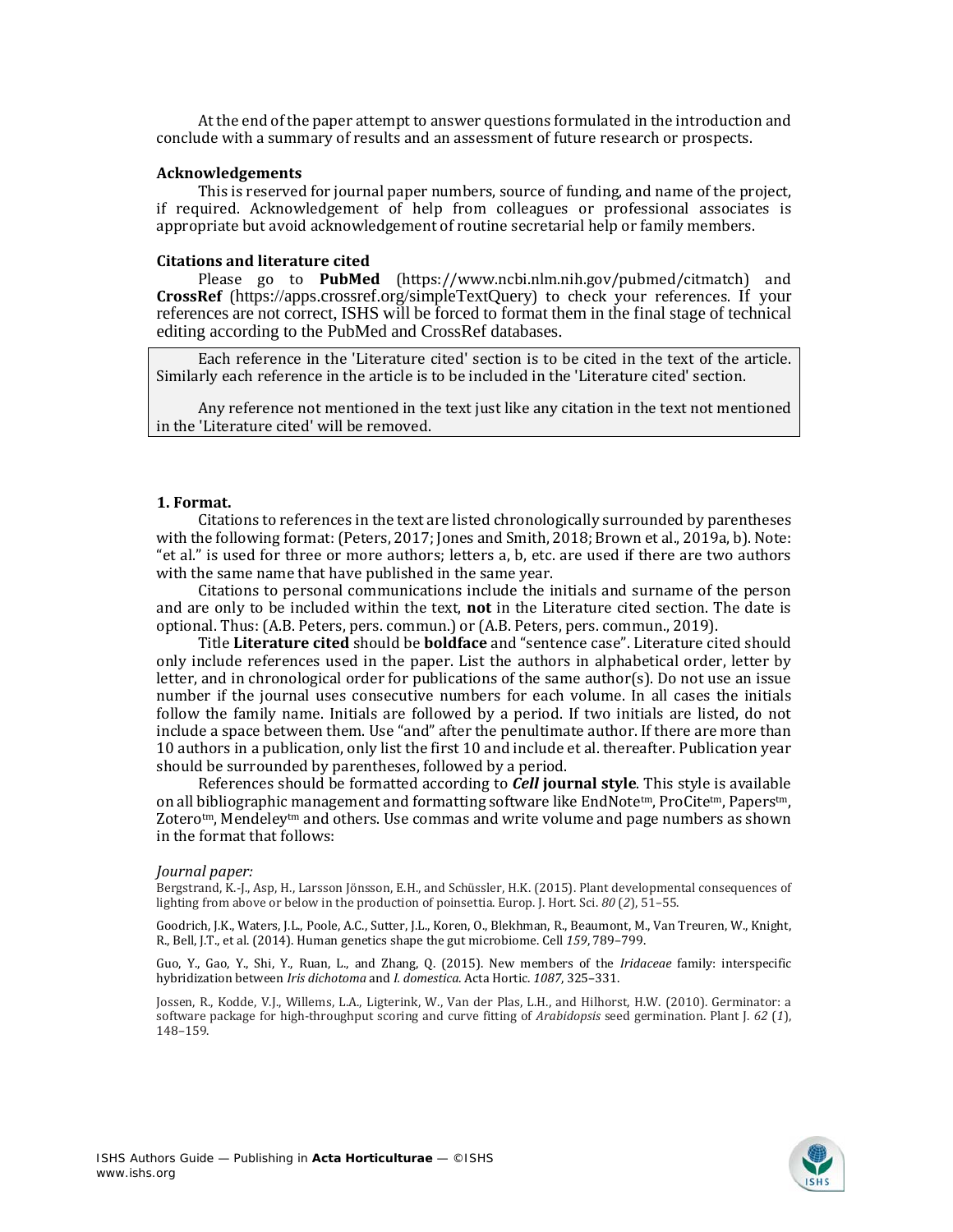#### *Book:*

Ekesa, B., Johnson, V., Kennedy, G., Nabuuma, D., Van den Bergh, I., and Ocimati, W. (2017). A Community Resource Persons' Training Guide: Improving Food and Nutrition Security through Banana-based Farming Systems and Foods. Scripta Horticulturae 19 (International Society for Horticultural Science), pp.62.

Castilla, N. (2012). Greenhouse Technology and Management, 2nd edn (Wallingford, Oxfordshire, UK: CABI Publishing), pp.360.

Sansavini, S., Costa, G., Gucci, R., Inglese, P., Ramina, A., and Xiloyannis, C., eds. (2012). Arboricoltura Generale (Bologna, Italy: Pàtron Editore), pp.536.

#### *Chapter in book:*

Biggs, A.R., and Stensvand, A. (2014). Apple scab. In Compendium of Apple and Pear Diseases and Pests, 2<sup>nd</sup> edn, T.B. Sutton, H.S. Aldwinckle, A.M. Agnello, and J.F. Walgenbach, eds. (St. Paul, MN, USA: APS Press), p.8–11.

#### *Chapter in conference proceedings:*

Padulosi, S., and Dulloo, M.E. (2012). Towards a viable system for monitoring agrobiodiversity on farm: a proposed new approach for red listing of cultivated plant species. Paper presented at: International Conference on On Farm Conservation of Neglected and Underutilized Species (Frankfurt, Germany: Bioversity International).

#### *Website:*

Food and Agricultural Organization. (2019). www.fao.org.

#### **2. Abbreviations**.

Abbreviate *Acta Horticulturae* as Acta Hortic. Do not abbreviate single word journals. Do not abbreviate states or provinces of countries. When in doubt do not abbreviate. Commonly used abbreviations are as follows:

| Abstract               | Abstr.   | Magazine                        | Mag.      |
|------------------------|----------|---------------------------------|-----------|
| Academia               | Acad.    | Management                      | Mgmt.     |
| Advances               | Adv.     | Market                          | Mark.     |
| Agriculture            | Agric.   | Marketing                       | Mktg.     |
| Agronomy               | Agron.   | Molecular                       | Mol.      |
| American               | Am.      | National                        | Natl.     |
| Annals                 | Ann.     | Physiology                      | Physiol.  |
| Annual                 | Annu.    | Plantae, -arum                  | Plant.    |
| Archives               | Arch.    | Progress                        | Prog.     |
| Biochemistry           | Biochem. | Publication(s)                  | Publ.     |
| <b>Biology</b>         | Biol.    | Report                          | Rep.      |
| Circular               | Cir.     | Reporter                        | Report.   |
| Communication          | Commun.  | Research                        | Res.      |
| Conference             | Conf.    | Review (s), Revue(s)            | Rev.      |
| Congress               | Congr.   | Scientia, Scientific            | Sci.      |
| Contribution           | Contrib. | Series                          | Ser.      |
| Culture                | Cult.    | Station                         | Stn.      |
| Department             | Dep.     | Statistics, -ical               | Stat.     |
| <b>Dissertation</b>    | Diss.    | Supplement(s)                   | Suppl.    |
| Economics              | Econ.    | Technical, -que                 | Tech.     |
| Gazette                | Gaz.     | Technology, -ical               | Technol.  |
| Genetics               | Genet.   | <b>United Kingdom</b>           | U.K.      |
| Horticulture, -ae, -al | Hortic.  | <b>United States of America</b> | U.S.A.    |
| Institute              | Inst.    | US Department of                | U.S. Dep. |
| International          | Int.     | Agriculture                     | Agric.    |
| Japanese               | Jpn.     | University                      | Univ.     |
| Journal                | J.       | Yearbook                        | Yearb.    |
| Laboratory, -ies       | Lab.     | Zeitschrift                     | Z.        |
| Letters                | Lett.    |                                 |           |

See https://www.issn.org/services/online-services/access-to-the-ltwa/ for other abbreviations.

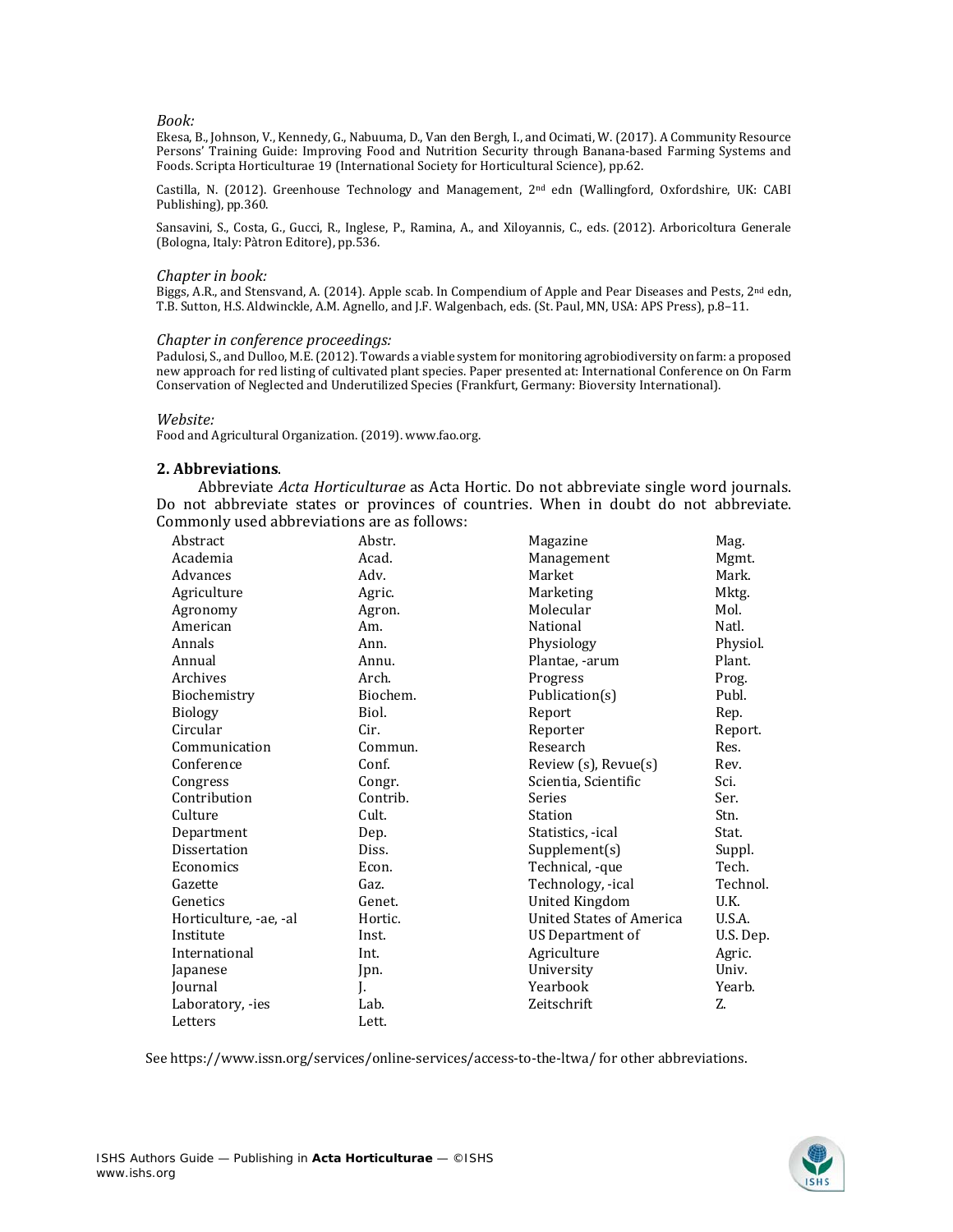# **Tables and figures**

Tables and figures must be embedded in the article. Captions are provided directly above each table and below each figure. They are numbered consecutively with Arabic numbers, and aligned to the full width of the page. Thus, Table 1, Table 2, etc. and Figure 1, Figure 2, etc. If the table or figure is not original, give the source at the end of the caption, e.g. Source: Jones et al. (2019).

# **1. Tables.**

Create tables using the MS Word table editor, **not** by using tab stops or spaces. Do not insert a table as a figure or an Excel file.

Use tables sparingly. Captions of tables go above the table. The size of the table should not exceed the standard page width and length, but tables may be placed portrait or landscape format. Solid lines are used in the heading and in the bottom of the table but are to be avoided in the body. Place all headings to the center of their column, except for the left column that should be aligned left. The units of the data must be indicated in parentheses in the table headings. If table footnotes are needed, use superscript letters a, b, c, etc. The sources of tables should be in the caption. Use font Arial Narrow 11 point for table heading and body and Arial Narrow 9 point for table footnotes.

Proper format for tables in *Acta Horticulturae* should include 4 parts: 1) caption, 2) masthead, 3) body, and 4) footnotes. This can best be demonstrated with the examples listed as Table 1, Table 2, Table 3 and Table 4 in the **sample article** file.

[Note: blue shading style will be applied by ISHS Secretariat staff during technical editing prior to publication].

- 1) **Caption.** The caption should be understandable without recourse to the paper itself. The caption has only the first word capitalized (except for proper names, genus names, etc.) and ends in a period. Text after the table number should be vertically aligned (see sample article). The caption may be more than a single sentence. The source of the table, if necessary to include, is indicated in the caption.
- 2) **Masthead.** In general, tables are best read up and down. Each column of the table must be explained by a masthead heading. The masthead is enclosed top and bottom by two lines extending to the each edge of the table. Horizontal lines within the masthead can be used to separate groups under a common heading. The units of each column need to be clearly indicated, e.g., No. fruit; Fruit wt.  $(g)$ ; Harvest index  $(\%)$ . Masthead headings should be vertically centered in the masthead cell.
- 3) **Body.** Avoid internal lines in the body of the table. Center values under the masthead heading. Use rounding to avoid unwarranted precision. Means may be separated by using lower case letters (5% significance) or upper case letters (1% significance). Indicate statistical tests and significance by footnotes, using superscript letters a, b, c, etc. The body of the table is enclosed in a line.
- 4) **Footnotes.** Footnotes go underneath the body of the table. Put each footnote on a separate line.

# **2. Figures.**

Captions of figures go underneath the figure. Text after the figure number should be vertically aligned (see sample article).

Be sure to include clear, sharp pictures of high resolution (at least 300 dpi). **Do not use** the MS Word feature of text boxes to add captions, arrows, letters, or other text or objects to show in your figures, graphs or images because text boxes may shift around while editing the article. Instead you should embed and hard-code any text or objects directly into the image, figure, graph or picture file before inserting it in your MS Word manuscript.